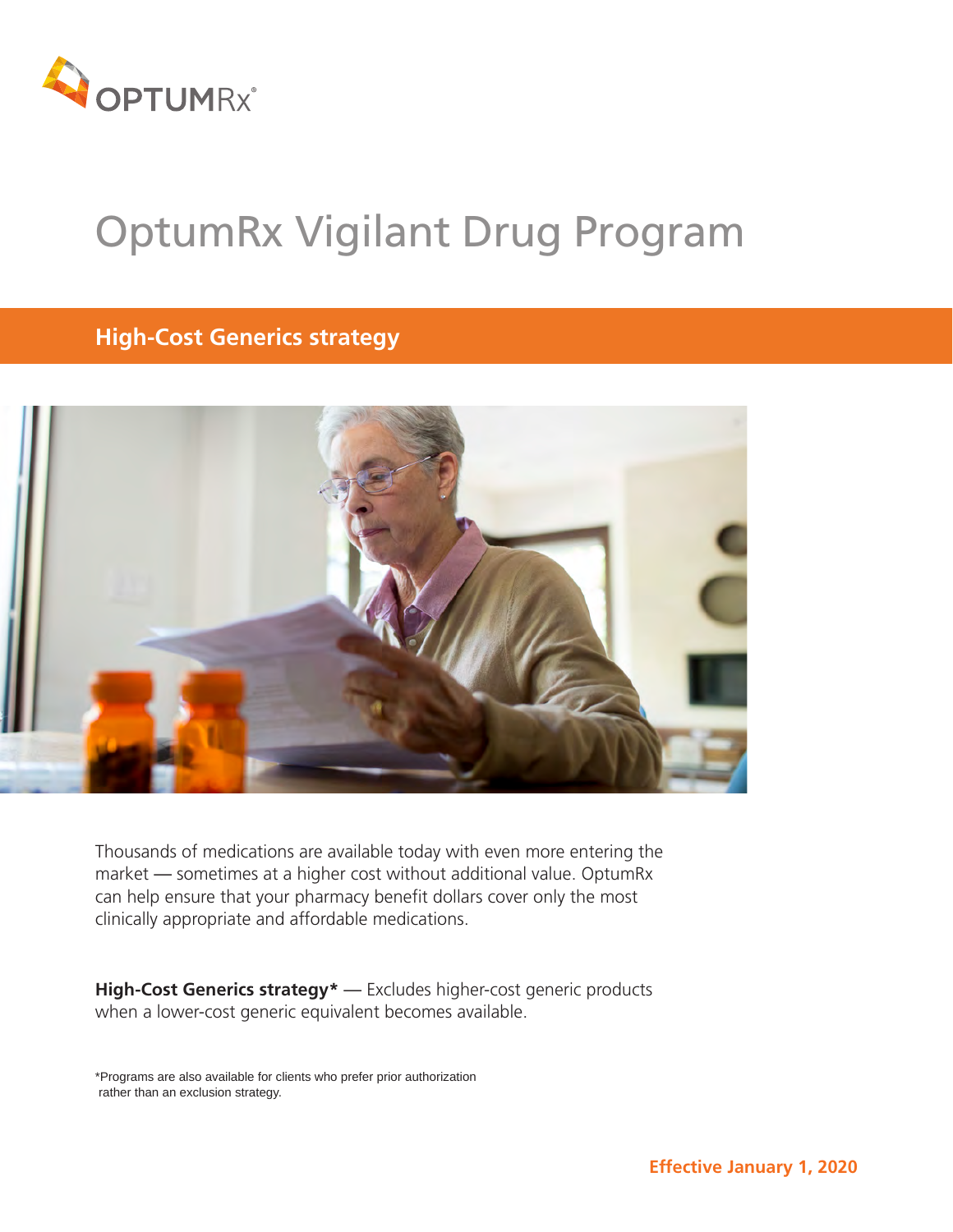#### **Drug Name**

alprazolam oral tablet dispersible

amcinonide external cream

calcipotriene-betameth diprop

carbinoxamine maleate oral tablet 6 mg

chlorzoxazone oral tablet 250 mg

coremino

cyclobenzaprine hcl er

desoximetasone external cream 0.05 %

desoximetasone external ointment 0.05 %

dexchlorpheniramine maleate oral solution

diclofenac sodium transdermal solution

diflorasone diacetate external

diphen oral elixir

doxepin hcl external

doxercalciferol oral

doxycycline hyclate oral tablet 150 mg, 50 mg, 75 mg

doxycycline hyclate oral tablet delayed release 100 mg, 150 mg, 200 mg, 50 mg, 75 mg

esomeprazole magnesium oral capsule delayed release

fenofibrate oral tablet 120 mg, 160 mg, 40 mg

fenofibric acid oral tablet 105 mg

fenoprofen calcium oral

fenortho oral capsule 200 mg

fluocinonide external cream 0.1 %

flurandrenolide

fluvastatin sodium

fluvastatin sodium er

frovatriptan succinate

hydrocortisone butyr lipo base

hydrocortisone butyrate external lotion

hydrocortisone in absorbase

ketoconazole external foam

lactulose oral packet

lansoprazole oral tablet dispersible 30 mg

levorphanol tartrate oral

lidocaine external ointment

lidocaine pak

mefenamic acid oral

#### **Drug Name**

metformin hcl er (mod)

metformin hcl er (osm) oral tablet extended release 24 hour 1000 mg, 500 mg

methamphetamine hcl

minocycline hcl er

mupirocin calcium

nadolol oral tablet 20 mg, 40 mg, 80 mg

nadolol-bendroflumethiazide oral tablet 40-5 mg

naproxen dr

naproxen oral suspension

naproxen sodium er

niacin (antihyperlipidemic)

nolix

omeppi

omeprazole-sodium bicarbonate

oxiconazole nitrate

profeno

soloxide

sumatriptan-naproxen sodium

triamcinolone acetonide external aerosol solution

venlafaxine hcl er oral tablet extended release 24 hour 150 mg, 37.5 mg, 75 mg

zileuton er

zolpidem tartrate er

zolpidem tartrate sublingual